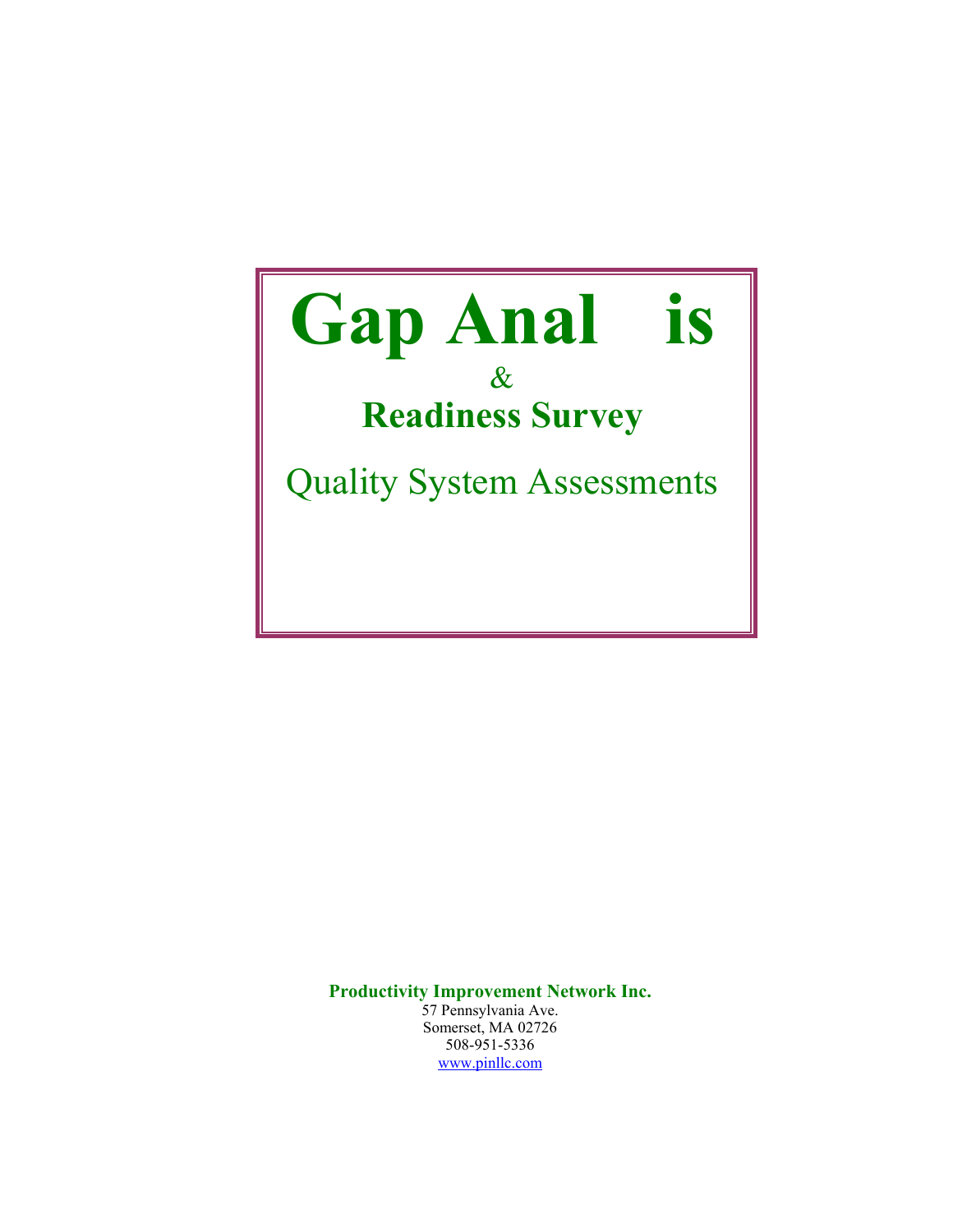# **GAP ANALYSIS**

| To establish the baseline status of an       |
|----------------------------------------------|
| organization compared to the requirements of |
| the relevant standard.                       |
|                                              |

| <b>PROCESS</b> | By interview, review of documentation and<br>observation of activities perform an 'audit' of<br>current operations, documentation, controls<br>and personnel. |
|----------------|---------------------------------------------------------------------------------------------------------------------------------------------------------------|
|                | Analyze findings and compare and contrast<br>to the relevant Standard.                                                                                        |
| <b>PRODUCT</b> | Written report defining what exists and what<br>is needed (the 'gap'), the potential resource                                                                 |
|                | and time demands needed to succeed and a<br>sample project plan for complete accelerated                                                                      |
|                | implementation.                                                                                                                                               |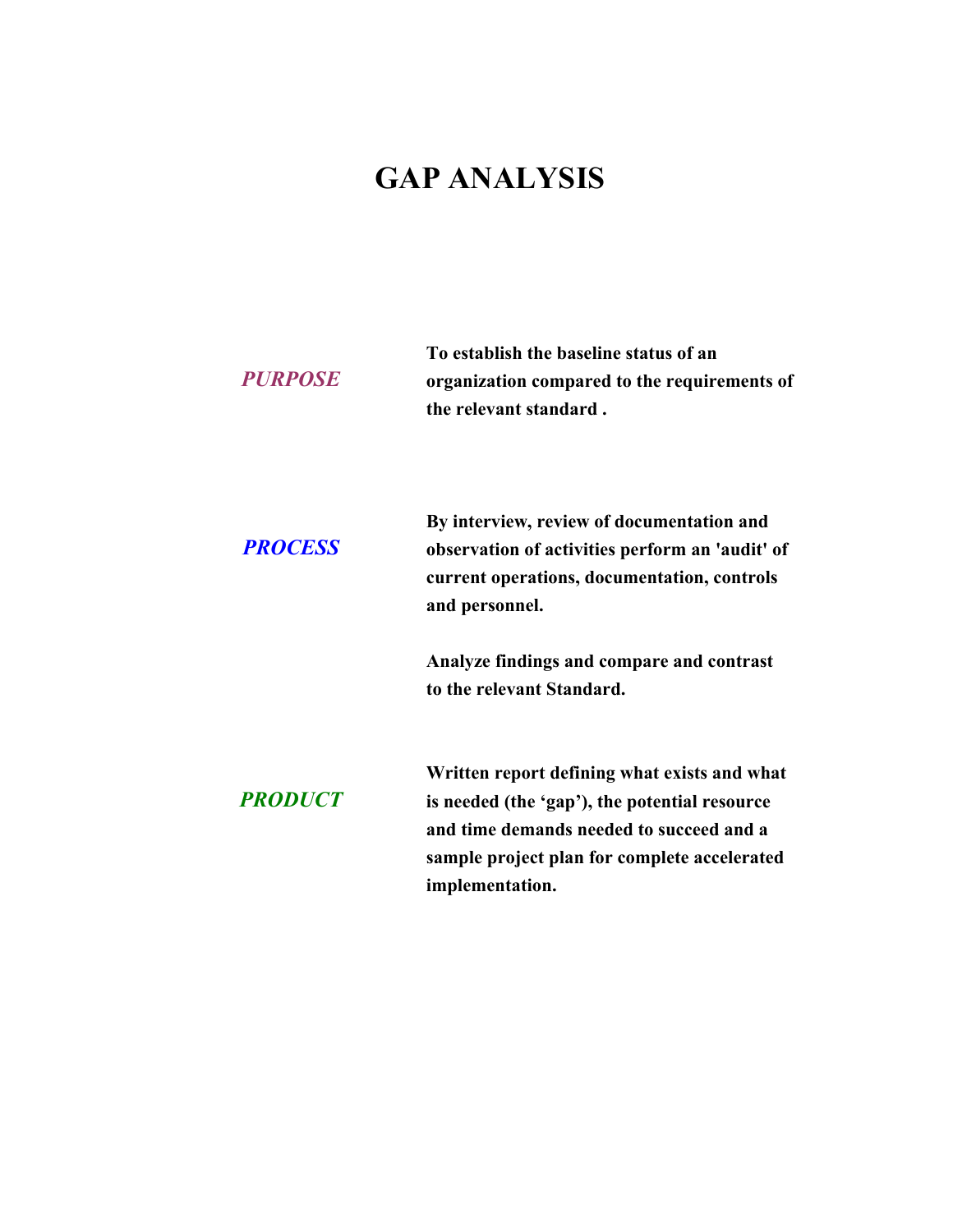# *The Gap Analysis report:*

A written report will be presented at the close of the Gap Analysis process.

| <b>Current Status</b>       | Management summary of Key Findings.                                                               |
|-----------------------------|---------------------------------------------------------------------------------------------------|
|                             | Potential benefits to Registration.                                                               |
|                             | Description of those operations and or<br>documents currently compliant to the<br>requirements.   |
|                             | Rating score (on a scale of $0 - 10$ ) of current<br>operations for each element of the Standard. |
| <b>Project Organization</b> | Recommended structure for leading and<br>driving a successful implementation project.             |
|                             | Roles and responsibilities for project team<br>members defined.                                   |
|                             | Communication / progress reporting<br>mechanisms.                                                 |
| <b>Action Plan</b>          | Listing of recommended Procedures needed<br>for compliance.                                       |
|                             | Set of Action Steps with planning chart for a<br>complete Implementation Project.                 |
|                             | Monitors and measures of progress.                                                                |
| <i><b>Resources</b></i>     | Assessment of resources, both technical and<br>personnel.                                         |
|                             | Estimate of work demand loads for each<br>Project Group member across the life of the<br>project. |
|                             | Required organizational and project skills<br>needed to ensure success.                           |
|                             | Suggested support systems (computing) and<br>team requirements (work rooms) to ensure<br>success. |
| <b>Training</b>             | Listing of those training events needed to<br>successfully launch and sustain progress.           |
| <b>Getting Started</b>      | Detailed listing of initial steps needed to<br>successfully launch a project.                     |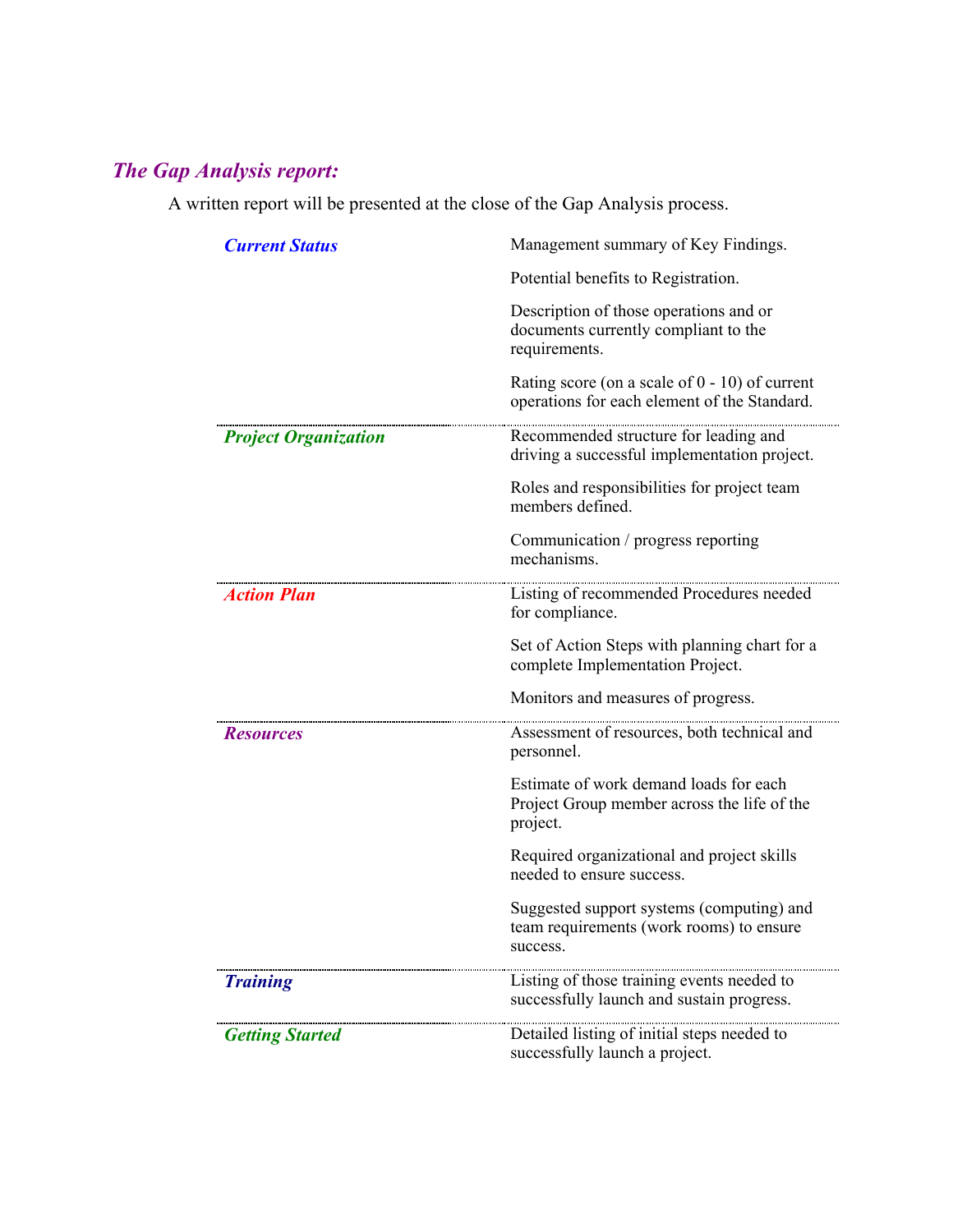### *Planning Guidelines:*

The Gap Analysis process is designed to capture essential information and feed this back to management before the auditors leave. The report will be presented in a completed, printed, bound report.

Two principal areas are to be assessed and reported upon:

**1. Status against ISO 9000 relevant standard;** 

#### **2. Organizational readiness for such a project:**

#### *1. Status against the standard*

This will be a "system" level assessment of current policies, principles and practices against each of the elements of the standard.

The auditors will look for and report on

Current good practices

Required practices not in place

Suggested policies or procedures required to comply.

Grading of current status for each element on a 1 to 10 scale.

#### *2. Organizational readiness:*

This will be a project / quality skill assessment to understand what history and experience exists for leading plant wide quality projects in the organization;

Project management (leadership, communication and planning)

Facilitation / training skills

Team building

Problem solving / quality analysis tools.

Systems support (Project planning, word processing, interfacing)

Also in this sector we shall want to know of any other projects or events planned to run at the same time as ISO 9000 implementation that may compete, conflict with or support the demands for resources and management attention.